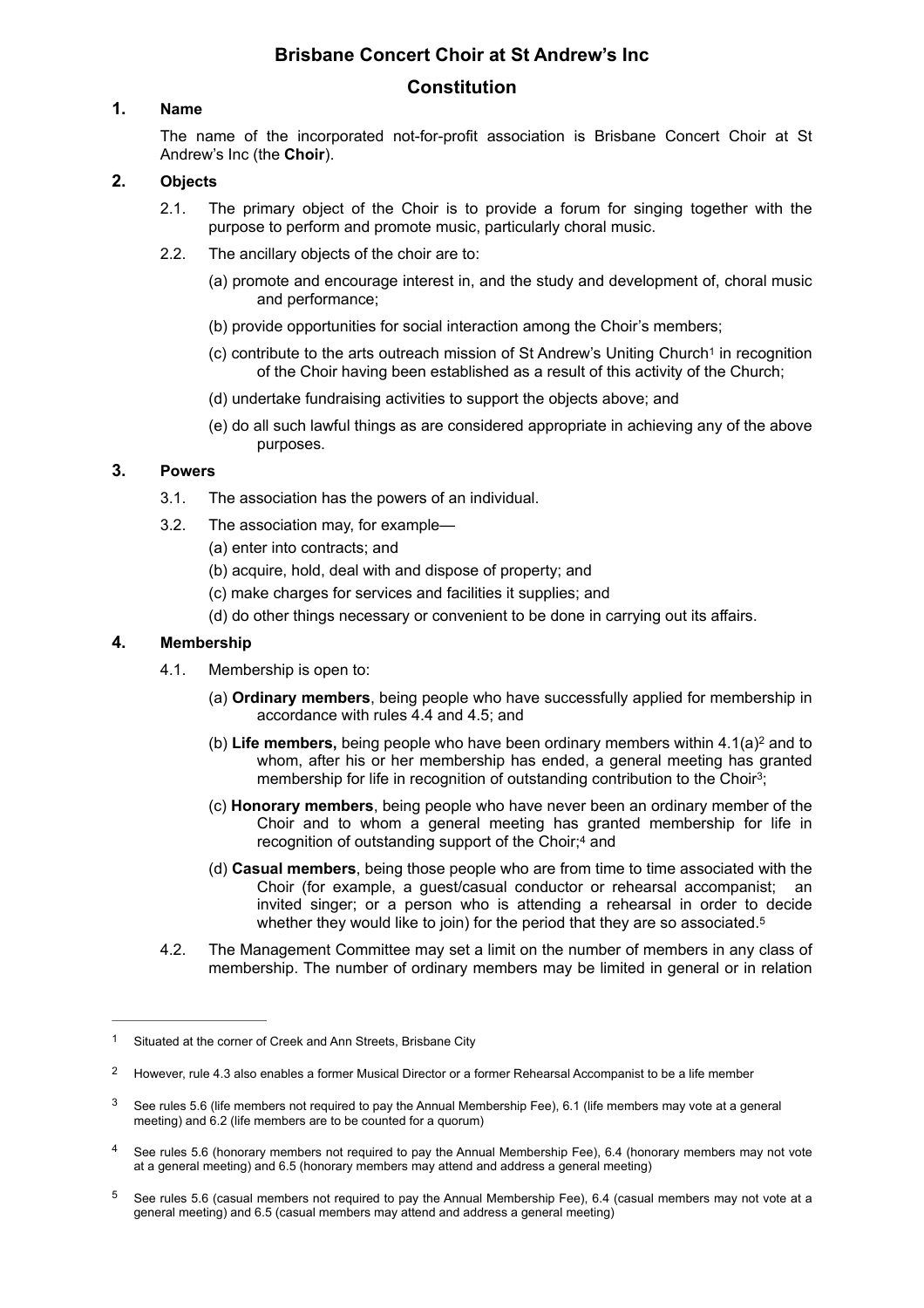to particular voice groups as determined by the Management Committee on the advice of the Musical Director.

4.3. The Musical Director and the Rehearsal Accompanist at the time, other than a guest/ casual Director or Accompanist, are members ex officio. To remove any doubt, a former Musical Director or former Rehearsal Accompanist is eligible to be granted life membership notwithstanding that rule 4.1(b) requires that a life member has been an ordinary member.

#### *Application for membership*

- 4.4. All applicants are to first undertake an audition with the Musical Director in such manner as is determined by the Musical Director. A person who is not successful at audition is not eligible for ordinary membership. The Musical Director's decision in relation to the audition is not subject to review.
- <span id="page-1-2"></span>4.5. If the person is successful at audition, the person must lodge an application on the approved form and the Annual Membership Fee with the Secretary. Applications are to be approved by the Management Committee by simple majority which can happen either at the next Management Committee meeting or by use of circulating resolution[.6](#page-1-0) The applicant may attend rehearsals pending consideration of the application by the Management Committee.
- 4.6. If an application is rejected by the Management Committee, the applicant may, within 14 days, lodge a written request with the Secretary that the decision be reviewed at a general meeting of the Choir. The Choir must hold such a meeting for this purpose within 4 weeks of the request being received by the Secretary. The applicant may attend and address the meeting or send a letter or email setting out his or her case to be read out at the meeting. The decision of the general meeting is final.
- 4.7. The Annual Membership Fee is refundable if the application is rejected.

### *Awarding life or honorary memberships*

- 4.8. It is not intended that life and honorary memberships are to be awarded as a matter of course simply because a person has provided service to the choir.
- 4.9. Anyone wishing to nominate a person for life or honorary membership must complete a nomination on the approved form and forward it to the Management Committee. The nomination must be endorsed by a seconder and explain why it would be appropriate to award life or honorary membership.
- 4.10. If the Management Committee considers that the reasons for nomination are such that life or honorary membership would be appropriate, then it will have the proposal put on the agenda for the next general meeting of the Choir.
- 4.11. If the Management Committee does not consider the reasons for nomination are sufficient, then it will advise the proposer in writing to allow the proposer an opportunity to provide any further information in support of the nomination before making a final decision whether or not the nomination should progress to a general meeting.

#### *Ending membership*

- 4.12. A member may resign at any time by written notice to the Secretary. He or she remains liable for any fees or levies incurred before the date of receipt of the notice of resignation.
- <span id="page-1-3"></span>4.13. If an ordinary m[e](#page-1-1)mber has not paid the Annual Membership Fee<sup>[7](#page-1-1)</sup> within ten weeks after it becomes due and owing, his or her membership is terminated. He or she remains liable for any fees or levies incurred before the date of termination of membership.
- 4.14. If an ordinary member has not sung with the Choir for any period of twelve months, the membership is deemed to have lapsed despite any payment of the Annual Membership Fee. Membership may be reinstated by the Management Committee, which may make the reinstatement conditional upon a successful audition. If the member is required to

<span id="page-1-0"></span>See rule 9.

<span id="page-1-1"></span> $7$  See rule 5.1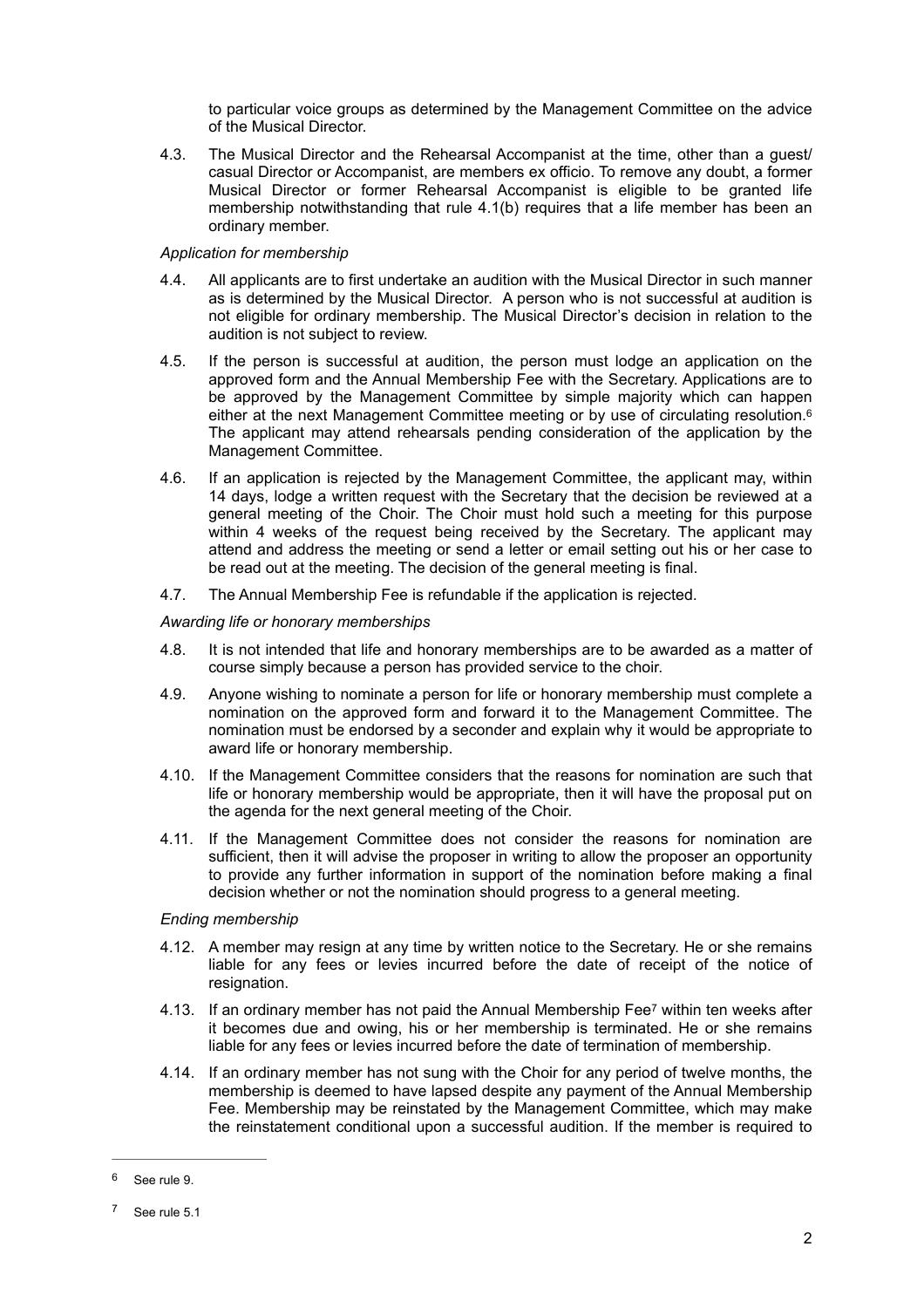undertake an audition, rule 4.4 applies to the audition as if the lapsed member were an applicant for membership.

- 4.15. Membership may be terminated by the Management Committee, if:
	- (a) on the advice of the Treasurer, after appropriate efforts have been made to resolve the issue satisfactorily, an ordinary member's fees or levies (other than the Annual Membership Fee) are outstanding for four months or more; or
	- (b) on its own motion, or on the complaint of another member, the Management Committee determines that any member's conduct is such as to be disruptive to the Choir or is likely to bring the Choir into disrepute. The Management Committee will ensure that the principles of natural justice and due process are followed in taking this course of action.
- 4.16. The Secretary must send a written notice to the person whose membership is terminated under rule 4.15 advising of this decision and the person's right to ask for a review of the decision.
- 4.17. If a member wishes to challenge a decision of the Management Committee under rule 4.16 he or she may seek a review of the decision by the same process as that set out in rule 4.6 in relation to review of a rejected application.
- 4.18. An ordinary member remains liable for any fees or levies incurred before the date of termination of membership and the Annual Membership Fee, if paid, is not refundable.

#### *Musical Director's powers*

- 4.19. Where an ordinary member has attended less than 75% of the rehearsals relevant to a performance or event, the Musical Director may make an assessment as to whether or not the member may sing in the performance or event. If the outcome is that the member cannot sing, the member is not entitled to any refund of fees or levies.
- 4.20. The Musical Director, with the agreement of the Management Committee, may require ordinary members to undertake further auditions, either as a whole of choir process or as an individual. Such re-auditions may not occur more frequently than once in a twelve month period for any member.
- 4.21. If the Musical Director determines that an ordinary member is no longer able to perform at an appropriate standard, then:
	- (a) the member is no longer entitled to sing in rehearsals or concerts from the date of such determination;
	- (b) the member's membership will terminate at the time the next Annual Membership Fee becomes due and owing except that: the membership of an ordinary member who is a member of the Management Committee will not terminate until the date of the next Annual General Meeting (AGM); and
	- (c) the member is entitled to be refunded any other fees or levies pro rata.
- 4.22. There is no appeal from the decision of the Musical Director under rules 4.19, 4.20 or 4.21.

### **5. Fees**

- 5.1. Ordinary members of the Choir are to pay an Annual Membership Fee and any such other fees or levies as are reasonably raised by the Management Committee from time to time. The amount of the Annual Membership Fee and any other fees or levies is set by the Management Committee and can be reviewed and amended as deemed appropriate by the Management Committee.
- 5.2. To be entitled to vote at any general meeting, including an AGM, an ordinary member must have paid the Annual Membership Fee before the commencement of the meeting.
- 5.3. Fees other than the Annual Membership Fee may be paid either in advance for the whole year or by concert season. The Management Committee will decide on the concert seasons for each year in accordance with the concert schedule agreed with the Musical Director. The Management Committee may allow for a discount where fees are paid for the whole year in advance in the first concert season.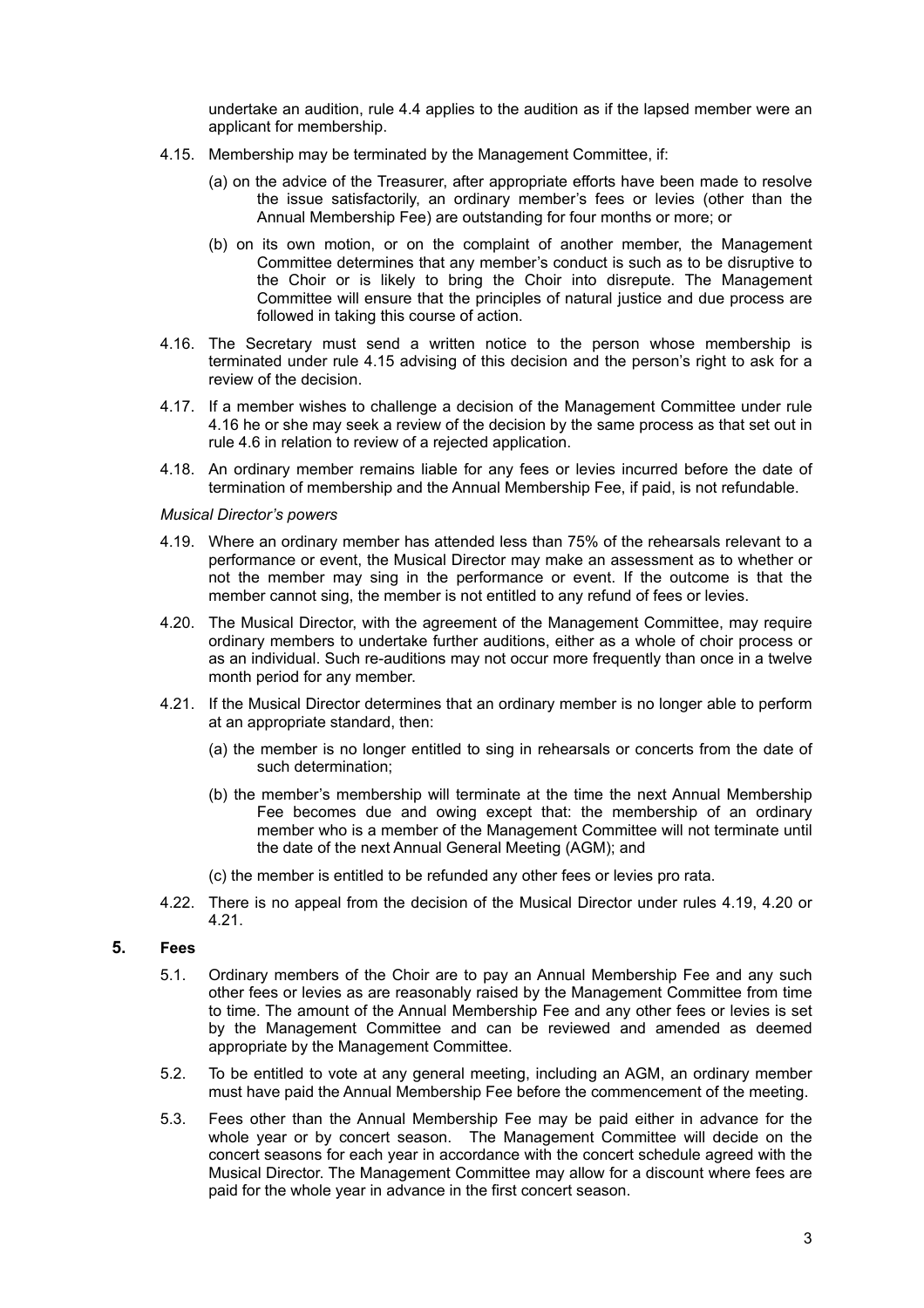- 5.4. The Annual Membership Fee becomes due and owing from the first rehearsal in a calendar year.
- 5.5. The fees for a concert season become due and owing from the commencement of the season.
- 5.6. The Musical Director, Rehearsal Accompanist, life members, honorary members and casual members are not required to pay the Annual Membership Fee.

#### **6. Voting rights and quorums**

- 6.1. Ordinary members, life members, the Musical Director and the Rehearsal Accompanist have voting rights under this Constitution. However, an ordinary member must have paid the Annual Membership Fee in accordance with rule 5 at the time of any vote.
- 6.2. Ordinary members, life members, the Musical Director and the Rehearsal Accompanist are all to be counted for the purpose of establishing a quorum for general meetings.
- 6.3. Ordinary members elected or appointed to the Management Committee and the Musical Director are all to be counted for the purpose of establishing a quorum for Management Committee meetings.
- 6.4. Honorary members and casual members do not have voting rights and are not to be counted for the purpose of quorums.
- 6.5. Honorary members and casual members may attend and address a general meeting.

# **7. Management Committee**

- 7.1. The Management Committee has the responsibility for managing and administering the affairs of the Choir in accordance with the Choir's Objects; and for such other tasks as are given to it by this Constitution or the Choir in a general meeting; and for supporting the Musical Director in the performance of his or her role.
- 7.2. The Management Committee must ensure the safe custody of books, documents, instruments of title and securities of the Choir.
- 7.3. The Management Committee is composed of the following members:
	- (a) Office bearers as follows:
		- (i) Chairperson;
		- (ii) Secretary; and
		- (iii)Treasurer;
	- (b) At least 2 but up to 5 general members (General Management Committee Members) if there are sufficient members wishing to nominate; and
	- (c) The Musical Director may be a general member additional to those in 7.3(b) above.

*Election or appointment of Management Committee members*

- 7.4. All Management Committee members (except the Musical Director) must be ordinary members of the Choir.
- 7.5. The Management Committee is elected at each AGM in accordance with rules 7.6 and 7.7 and 7.8.
- <span id="page-3-2"></span>7.6. The office bearers must each be nominated by two ordinary members of the Choir and elected at the AGM by simple majority. If more than one person is nominated and [e](#page-3-0)ligible<sup>[8](#page-3-0)</sup> for an office bearer position, a nominee or an ordinary member may request a secret ballot. The Musical Director cannot be an office bearer.
- <span id="page-3-3"></span>7.7. The General Management Committee Members must each be nominated by two ordinary members of the Choir and elected at the AGM. If more than five people are nominated and are eligible<sup>9</sup>[,](#page-3-1) the five people with the highest number of votes will be

<span id="page-3-0"></span>See rule 7.9

<span id="page-3-1"></span><sup>&</sup>lt;sup>[9](#page-3-3)</sup> See rule 7.9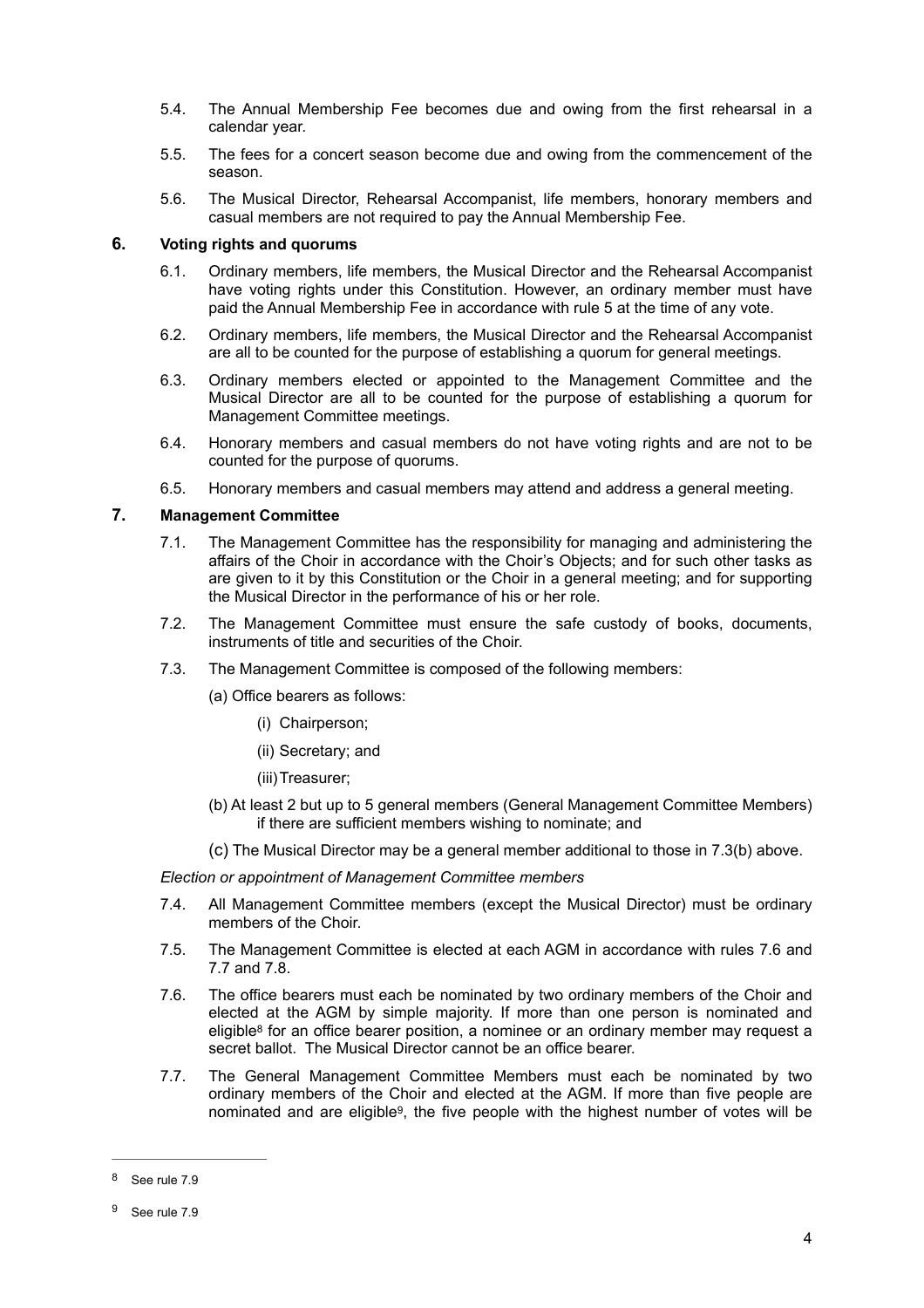deemed to be elected. If more than five members are nominated, a nominee or an ordinary member may request a secret ballot.

- 7.8. The Musical Director must be nominated by two ordinary members of the Choir and elected at the AGM to be a general member of the Management Committee.
- 7.9. A nominee in relation to rules 7.6, 7.7 and 7.8 may decline a nomination and is then not eligible for election.
- 7.10. If the General Management Committee Members' positions are not filled at the AGM, the Management Committee may resolve to appoint ordinary members to take them up during the year.
- 7.11. If one of the General Management Committee Member positions becomes vacant during the year, the Management Committee may continue to act or appoint a successor to continue until the AGM. If the number of filled General Management Committee Member positions falls below two, the Management Committee must immediately take steps to fill the requisite positions through to the AGM.
- 7.12. If any office bearer position becomes vacant, nominations must be sought and a general meeting of the Choir called for the purpose of electing a person to the position. The Management Committee may appoint one of its members to act in the vacant office bearer position until the general meeting is held and a person elected.
- 7.13. The Management Committee may, at its discretion, grant a Management Committee Member leave of absence from Management Committee Meetings for any period, on application by the Management Committee Member concerned.
- 7.14. A Management Committee Member who is on leave of absence granted under rule 7.11 does not count in the calculation of a quorum under rule 8.4.

#### *Ending of membership of the Management Committee*

- 7.15. Each member of the Management Committee holds office until the AGM next after the date of his or her election.
- 7.16. A member may resign from the Management Committee at any time by notice in writing to the Secretary. If the Secretary wishes to resign, the Secretary should give his or her resignation to the Chairperson.
- 7.17. A member is taken to have resigned if absent from three consecutive meetings of the Management Committee. However, the Management Committee may decide to excuse any absences following representation by the member.
- <span id="page-4-1"></span>7.18. A Management Committee member may be removed by special resolution at a general meeting of the Choir.<sup>10</sup> There is no right of appeal against this decision.
- 7.19. All positions on the Management Committee, irrespective of when appointed, become vacant at the AGM but previous officers and General Management Committee members are eligible for re-nomination.

### **8. Meetings of the Management Committee**

- 8.1. The Management Committee meets as often as Management Committee members think appropriate but at least once every four calendar months.
- 8.2. The Management Committee decides how its meetings are to be called and how notice is to be given. However, due consideration must be given to the availability of Management Committee members and the notice period being reasonable for the current members.
- 8.3. The Chairperson chairs the meetings. In his or her absence, those present at the meeting elect a chairperson for that meeting.
- 8.4. The quorum for a Management Committee meeting is half its members. Where the Management Committee has seven members, 'half' means four; and if there are nine members 'half' means five. If a quorum is not present within 30 minutes of the time due for commencement of the meeting, the meeting is to be adjourned to another date.

<span id="page-4-0"></span> $10$  See rule  $16.9$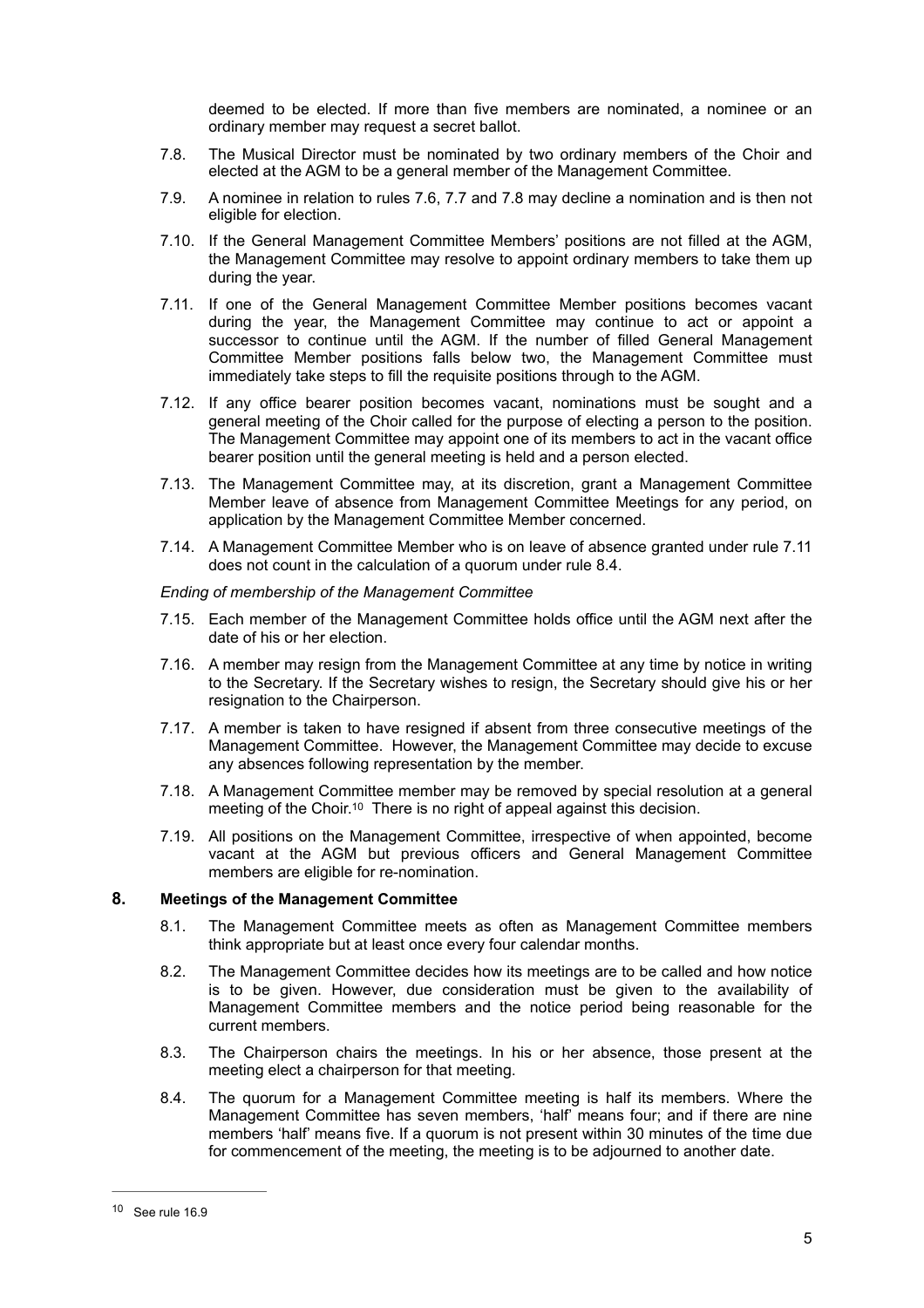- 8.5. All motions at a Management Committee meeting are decided by a simple majority of those present and entitled to vote. Voting is by show of hands. In the event of a tied vote, the motion is lost.
- 8.6. A Management Committee member may participate in a meeting by using any technology that reasonably allows its members to hear and take part in discussions as they happen where that can be reasonably accommodated.
- 8.7. Observers may attend and address a meeting with the agreement of the Management Committee (by motion if there is disagreement of members). An observer has no voting rights.
- 8.8. The first item of business at any Management Committee meeting is the endorsement of the accuracy of the minutes of the former meeting, with amendment where agreed.
- 8.9. The minutes of the meeting (amended where appropriate) must be signed as a true and accurate record by the Chairperson at the meeting where the minutes are endorsed. These minutes become the official minutes to be kept by the Secretary.
- 8.10. In undertaking its role, the Management Committee should, wherever possible, be cognisant of, and responsive to, the views of the membership of the Choir as a whole.

# **9. Circulating resolutions**

A resolution can be passed, and is as valid and effectual as if it had been passed at a Management Committee meeting, if all Management Committee Members entitled to receive notice of a Management Committee meeting receive notice of the proposed resolution and at least a majority agree by signing the resolution or by responding affirmatively in electronic form.

# **10. Common seal**

- 10.1. The Management Committee must ensure the Choir has a common seal.
- 10.2. The common seal must be—
	- (a) kept securely by the Management Committee; and
	- (b) used only under the authority of the Management Committee.
- 10.3. Each instrument to which the seal is attached must be signed by a member of the Management Committee and countersigned by—
	- (a) another member of the Management Committee; or
	- (b) someone authorised by the Management Committee.

# **11. Chairperson**

- 11.1. The Chairperson:
	- (a) chairs all meetings of the Management Committee where he or she is present;
	- (b) chairs all general meetings where he or she is present; and
	- (c) facilitates the good running of the Choir and its business.
- 11.2. The Chairperson for the time being may choose to be referred to as 'Chairman', 'Chairwoman' or 'Chairperson'.

# **12. Treasurer**

- 12.1. The Treasurer is responsible for the financial management of the Choir and must:
	- (a) ensure the income and assets of the Choir are only used in accordance with the Choir's objects;
	- (b) keep a true and accurate record of the financial affairs of the Choir;
	- (c) operate a bank account in the name of the Choir which provides for two of the Treasurer, Chairperson and any other member or members of the Management Committee registered with the Bank for this purpose to sign for debits, except that the Treasurer or Chairperson must be one of the two signing;
	- (d) provide receipts or keep a computer record for all payments received;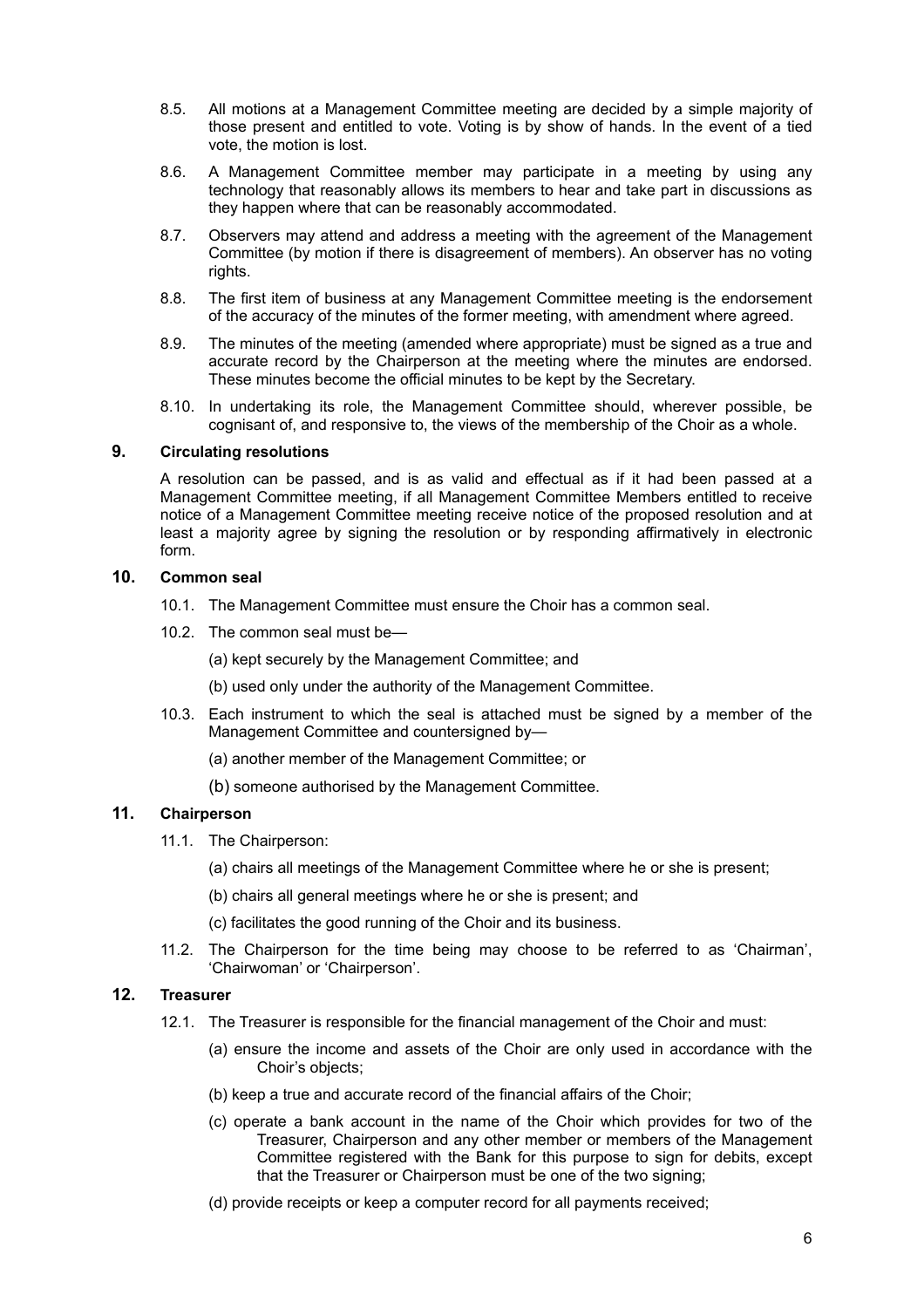- (e) have all transactions ratified at either a Management Committee or general meeting;
- (f) comply with all reasonable requests by the Choir, Management Committee, or a member entitled to vote, for the provision of financial statements; and
- (g) provide statements of income & expenditure and liabilities & assets for the AGM covering the period of the last financial year in accordance with the requirements of the *Associations Incorporation Act 1981* (Qld).
- 12.2. The Treasurer may hold petty cash on the imprest system to an amount of \$75 or such other amount as is approved from time to time at an AGM. The Treasurer may make payments in cash up to that amount without reference to another Management Committee member.

# **13. Secretary**

- <span id="page-6-2"></span>13.1. The Secretary is responsible for managing the records of the Choir and must:
	- (a) take and keep the minutes of all meetings of the Choir and the Management Committee. If the Secretary is unavailable, another member of the Management Committee must be appointed to take the minutes;
	- (b) provide a copy of the minutes of any general meeting of the Choir at the request of a member entitled to vote as soon as is reasonably practicable;
	- (c) keep a record of all ingoing and outgoing correspondence;[11](#page-6-0)
	- (d) ensure that a record of the members of the Choir and their contact details is kept in whatever manner is considered appropriate by the Management Committee (including through an ordinary member being a membership officer) and allow a member to view his or her details if requested; and
	- (e) do his or her best to ensure that all ordinary members receive all notices, however:
		- (i) it is the responsibility of members to ensure that the Secretary has current contact details; and
		- (ii) if an ordinary member does not receive a notice in relation to a meeting or the business to be conducted, this does not invalidate the meeting or any decisions made at it where the Secretary can show that reasonable efforts have been made to notify the member.
- 13.2. Correspondence includes all written communication sent or received on behalf of the Choir or in relation to choir business, whether written by hand or by other means such as email. If a Management Committee member sends or receives correspondence, the secretary should be provided with a copy as soon as possible and if by means such as email, copied into such correspondence at the time so that the Secretary can comply with rule 13.1(c).

### **14. Musical Director**

- 14.1. The Musical Director is retained on a contract for services. Each AGM will vote on a motion that the contract be continued for the following year. The Musical Director is responsible for the musical programming and development of the Choir subject to appropriate liaison and discussion with the Management Committee and the Choir.
- 14.2. The Musical Director may, with the agreement of the Management Committee, nominate an assistant conductor for absences which may occur from time to time. If an assistant conductor or guest/casual conductor takes a rehearsal or a concert, the person may be paid a fee as agreed by the Management Committee but this does not give the assistant/guest/casual conductor any ex officio rights under this constitution[.12](#page-6-1)
- <span id="page-6-3"></span>14.3. In the event that it becomes necessary to appoint a new Musical Director, wherever reasonably practicable the Management Committee will arrange for all ordinary members of the Choir to be involved in the decision making process. If such a process is not possible for any reason, the Management Committee will ensure that there is a

<span id="page-6-0"></span> $11$  See rule 13.2 as to what is considered correspondence.

<span id="page-6-1"></span> $12$  See rule 4.3.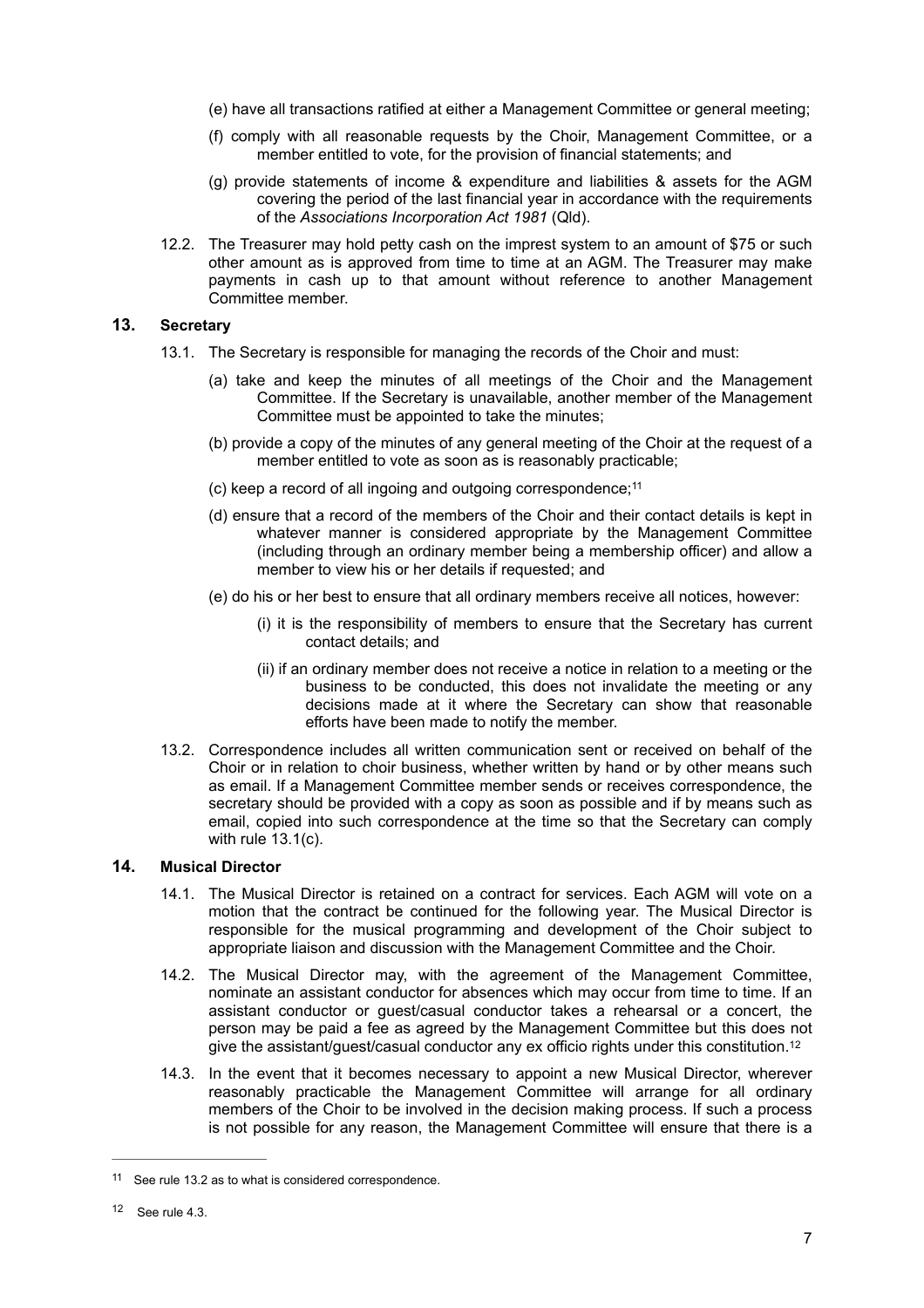<span id="page-7-6"></span>suitable opportunity for the ordinary members to provide feedback on the appointment before it is finalised.

### **15. Rehearsal Accompanist**

- 15.1. The Rehearsal Accompanist is retained on a contract for services. Each AGM will vote on a motion that the contract be continued for the following year.
- 15.2. Where a casual/guest rehearsal accompanist attends in the absence of the Rehearsal Accompanist, the casual rehearsal accompanist may claim the appropriate fee but does not have any ex officio rights under this constitution.[13](#page-7-0)

# **16. General Meetings**

- 16.1. The Choir may hold general meetings as and when required but must meet at least once a year for the AGM.
- <span id="page-7-7"></span>16.2. The Secretary must call a general meeting of the Choir with at least 10 days' notice to all ordinary members entitled to vote and with details of any business to be conducted. Notice may be verbal, except for special general meetings,<sup>[14](#page-7-1)</sup> or where there is to be a special resolution[,](#page-7-2) <sup>[15](#page-7-2)</sup> where notice must be in writing.
- <span id="page-7-9"></span><span id="page-7-8"></span>16.3. The AGM is to be held no more than six months after the end of the Choir's financial year[.](#page-7-3)<sup>[16](#page-7-3)</sup> The business of the AGM must include (but after (a), not necessarily in this order):
	- (a) verification of the accuracy and acceptance (as amended if necessary) of the minutes of the last AGM;
	- (b) any reports (e.g. Chairperson, Musical Director);
	- (c) financial statement in accordance with legislative requirements;
	- (d) motions regarding the appointment of Musical Director and Rehearsal Accompanist;
	- (e) election of Management Committee members;
	- (f) motions, notice of which were given to the Secretary at least five days before the meeting; and
	- (g) motions from the floor if two-thirds of those present agree to consider them.
- 16.4. Special general meetings may be called by a request in writing signed by 25% of the membership entitled to vote at the time or a quorum of the members of the Management Committee at that time. The request must be given so that the Secretary can give 10 days notice in writing to all ordinary members entitled to vote and must state the reason for calling the meeting.**[17](#page-7-4)**
- <span id="page-7-10"></span>16.5. The Chairperson chairs all general meetings, but in his or her absence, those present at the meeting elect another member of the Management Committee to be chairperson for that meeting.
- <span id="page-7-11"></span>16.6. The quorum for a general meeting is double the number of members elected or appointed to the Management Committee plus one.<sup>[18](#page-7-5)</sup> Where a quorum is not present within 30 minutes of the time set for the meeting, the meeting is to be adjourned to another date.
- 16.7. A general meeting may be held, or members may take part in a general meeting, by using any technology that reasonably allows members to hear and take part in

<span id="page-7-0"></span> $13$  See rule 4.3.

<span id="page-7-1"></span>[<sup>14</sup>](#page-7-7) See rule 16.4.

<span id="page-7-2"></span>[<sup>15</sup>](#page-7-8) See rules 7.16 and 18.1.

<span id="page-7-3"></span> $16$  See rule 19.

<span id="page-7-4"></span>NB: previous Rule 16(4) deleted **[17](#page-7-10)**

<span id="page-7-5"></span><sup>&</sup>lt;sup>[18](#page-7-11)</sup> See rules 6.2 (Ordinary and life members, Musical Director and Rehearsal Accompanist to be counted for the purpose of a quorum) and 6.4 (honorary and casual members not to be counted for the purpose of a quorum).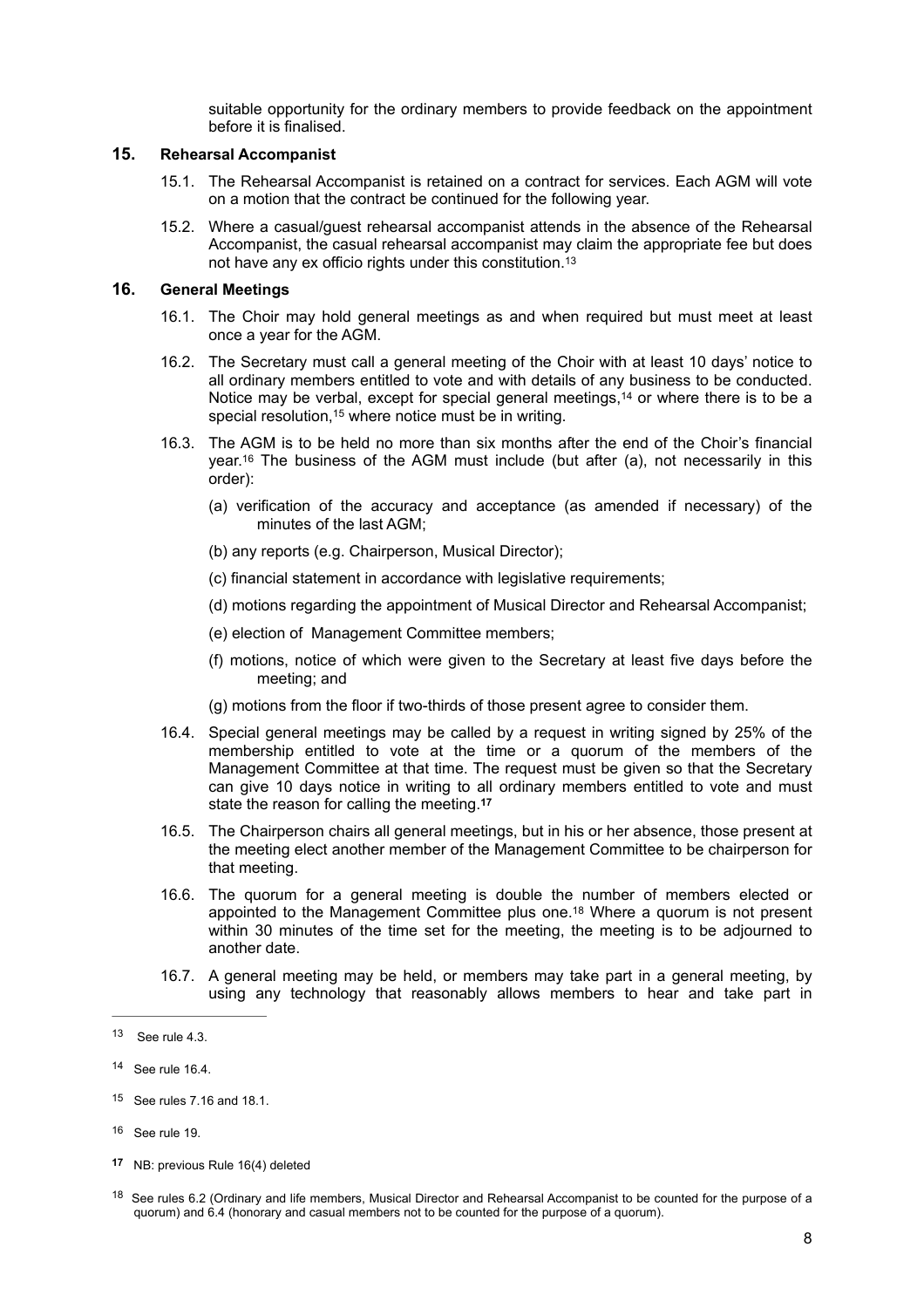<span id="page-8-1"></span>discussions as they happen. A member who participates in a meeting by the use of technology is taken to be present at the meeting.

- 16.8. Every member entitled to vote, including the Chairperson, has one vote. Except where provided otherwise in this Constitution, all motions are decided by simple majority of those present and entitled to vote, and voting is by show of hands unless at least 25% of members present and entitled to vote support a call for a secret ballot. In the event of a tie, the motion is lost.
- 16.9. Where a matter requires a special resolution[,](#page-8-0)<sup>[19](#page-8-0)</sup> the relevant motion must be provided to the Secretary so that the Secretary can give five days notice of the motion in writing to all members entitled to vote. The resolution is passed if supported by 75% of those present and entitled to vote. A vote on a special resolution is by secret ballot if requested by two members entitled to vote.
- 16.10. Where a member is unable to attend a general meeting, she or he may appoint another member entitled to vote as a proxy provided that the member agrees to be a proxy. The appointment must be in writing and detail who is appointed and the issue on which the proxy is to vote.
- 16.11. A copy of the appointment must be provided before the meeting to a member of the Management Committee. It may be sent by fax or email.
- 16.12. Observers may attend and address the meetings with the prior agreement of the Management Committee. An observer has no voting rights.
- 16.13. A member entitled to vote may request a copy of the minutes of a general meeting from the Secretary.
- 16.14. The business at any general meeting must commence with the endorsement of the accuracy of the minutes of the previous meeting, with amendment where agreed, and include:
	- (a) motions, notice of which were given to the Secretary at least five days before the meeting; and
	- (b) motions from the floor if two-thirds of those present agree to consider them.

#### **17. Public Fund**

17.1. The association will establish and maintain a public fund.

 17.2. Donations will be deposited into the Fund which will be listed on the Register of Cultural Organisations. These monies will be kept separate from other funds of the association and will only be used to further the principal purpose of the association which is the promotion of music, especially choral music. Investment of monies in this Fund will be made in accordance with guidelines for public funds as specified by the ATO.

17.3. The public will be invited to contribute to the Fund.

 17.4. The Fund will be administered by a management committee or a subcommittee with a minimum three members of the management committee, the majority of whom, because of their tenure of some public office or their professional standing, have an underlying community responsibility, as distinct from obligations solely in regard to the cultural objectives of the choir.

 17.5. (a) No monies/assets in this Fund will be distributed to members or office bearers of the association, except as reimbursement for out-of-pocket expenses incurred on behalf of the Fund or proper remuneration for administrative services.

 (b) The Fund must not pay any of its profits or financial surplus, or give any of its property, to its members, beneficiaries, controllers or owners.

 17.6. The association must comply with any rules that the Treasury Minister or the Minister for the Arts make to ensure that gifts made to the Public Fund will only be used for the association's principal purpose.

<span id="page-8-0"></span> $19$  See rules 16.2 and 19.1.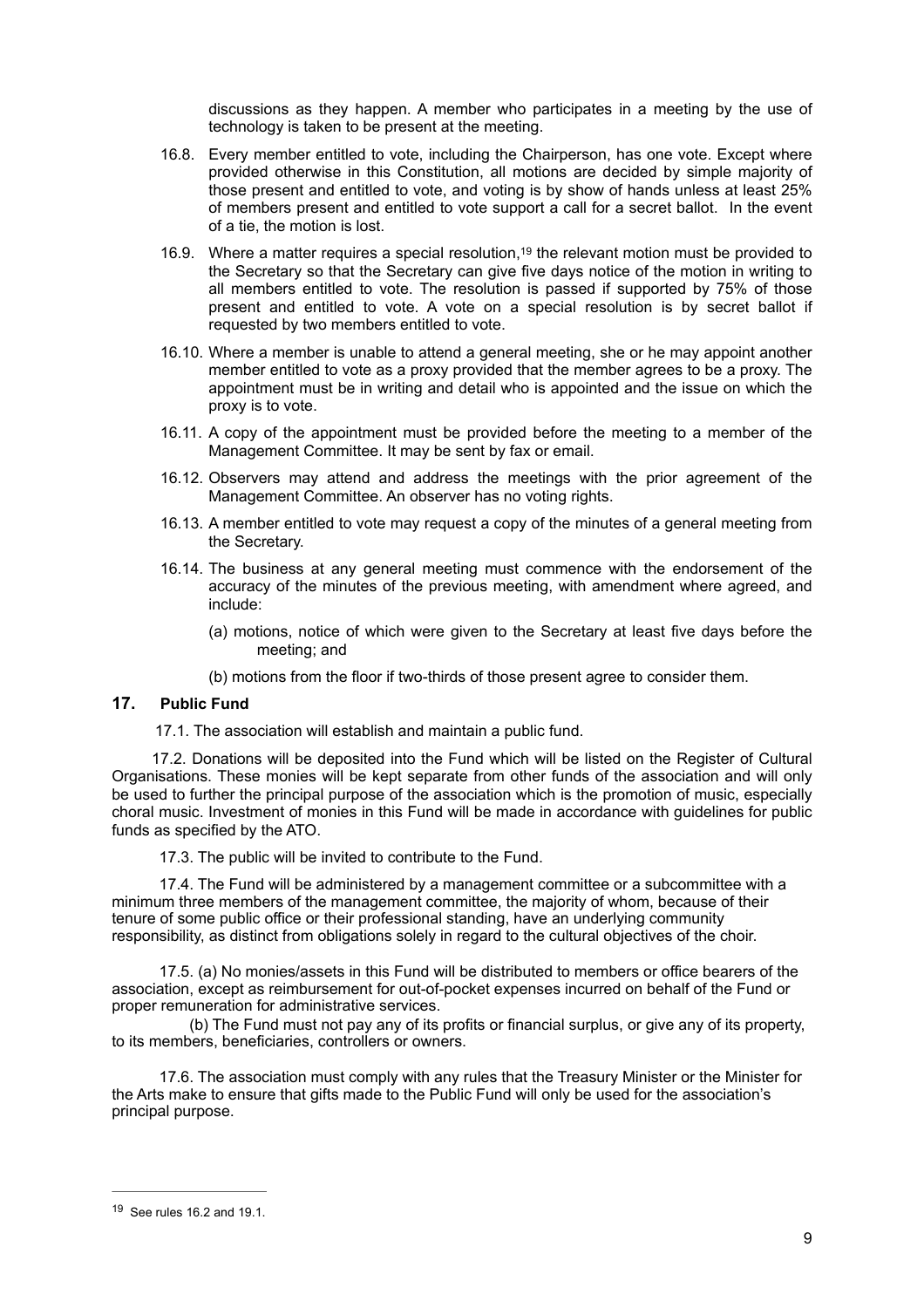17.7. The association must provide to the Department responsible for the administration of the Register of Cultural Organisations statistical information on the gifts made to the Public Fund every six months.

 17.8. The Department responsible for the administration of the Register of Cultural Organisations will be notified of any proposed amendments or alterations to provisions for the Public Fund, to assess the effect of any amendments on the Public Fund's continuing Deductible Gift Recipient status.

Receipts for gifts to the Public Fund must state:

(a) the name of the Public Fund and that the receipt is for a gift made to the Public Fund

(b) the Australian Business Number of the association

(c) the fact that the receipt is for a gift, and

 (d) any other matter required to be included on the receipt pursuant to the requirements of the Income Tax Assessment Act 1997.

### 17.9. Winding-up clause

If upon the winding-up or dissolution of the Public Fund listed on the Register of Cultural Organisations, or its endorsement as a deductible gift recipient is revoked, there remains after satisfaction of all its debts and liabilities, any property or funds, the property or funds shall not be paid to, or distributed among its members, but shall be given or transferred to some other fund, authority or institution having objects similar to the objects of this Public Fund, and whose rules shall prohibit the distribution of its or their income among its or their members, such fund, authority or institution to be eligible for tax deductibility of donations under Subdivision 30-B, section 30-100, of the Income Tax Assessment Act 1997.

# **18. Patron**

The Choir may appoint any person external to the Choir as Patron of the Choir by special resolution at a general meeting. A Patron may attend and address general meetings of the Choir but has no voting rights and is not to be counted for the purposes of a quorum.

### **19. Constitution**

- 19.1. This Constitution, or any part of it, may be amended, added to or repealed by special resolution at a general meeting. The Secretary must provide a proper opportunity for ordinary members to see the details of the proposed changes.
- 19.2. An amendment, repeal or addition is valid only if it is registered by the Chief Executive, as defined by the *Associations Incorporation Act 1981* (Qld). The Secretary must progress such registration as quickly as is reasonably practicable after the meeting which approves such changes.
- 19.3. A member may request a copy of this Constitution from the Secretary. The Secretary must provide it as soon as is reasonably practicable.

# **20. Financial year**

<span id="page-9-1"></span>The Choir's financial year is from 1 February to 31 January of any year.**[20](#page-9-0)**

# **21. Notices**

- 21.1. Any reference in this Constitution to notices or requests being 'written' or 'in writing' includes any method whereby there is a representation or reproduction in any mode in a visible form (for example email or phone text).
- 21.2. Notices to members must be sent to their last advised contact.

### **22. Privacy**

- 22.1. Personal information provided by members to the Choir, Management Committee or individual Management Committee members is to be used only in relation to Choir business and may not be passed to anyone outside the Choir membership without the explicit agreement of the member or members concerned.
- 22.2. Members agree to their names and contact details being placed on a list for circulation around the Choir unless a member clearly informs the Secretary that he or she does not wish this to occur.

<span id="page-9-0"></span>NB: previous clause 20(2) deleted **[20](#page-9-1)**